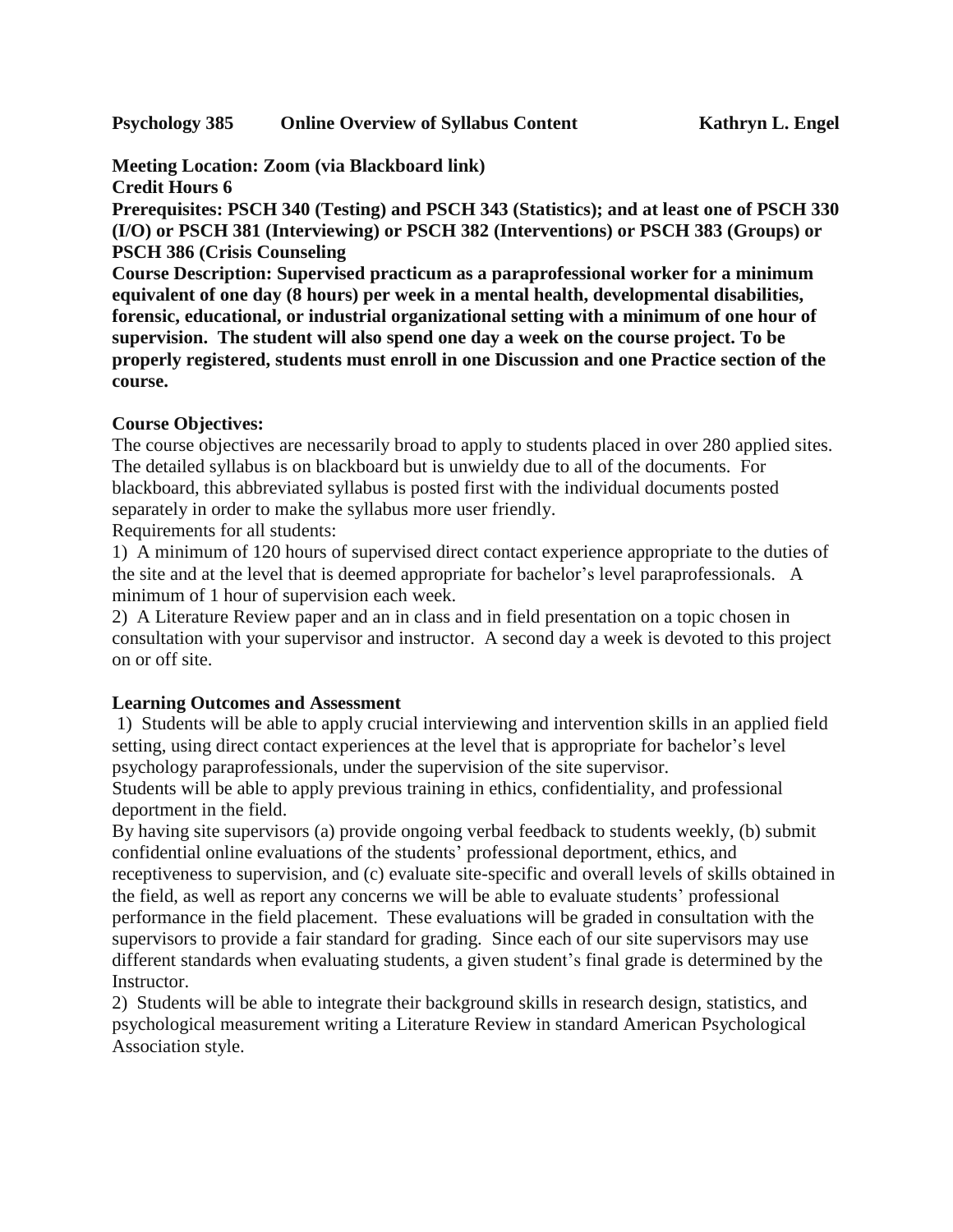By having instructors (a) provide written feedback and detailed rubric grading on four paper assignments and (b) evaluate the final grading of the paper on a detailed rubric we will be able to evaluate students' performance in writing a literature review.

3) Students will be able to learn and apply professional presentation skills. Students give formal presentations of their Literature Review (both in class at UIC and at the fieldwork site) at the end of the semester.

By having the instructor (a) provide written feedback to students on an initial presentation and (b) evaluate the final presentation for both content choices and presentation skills we will be able to evaluate students' acquisition of professional presentation skills.

#### **Source of Points for Grading**

| 100 | Ratings of Professional Performance at internship site by your site |
|-----|---------------------------------------------------------------------|
|     | supervisor(s) and graded by Kathryn Engel.                          |
| 20  | Individual Class Project/Site Presentations                         |
| 08  | Proposal of Literature Review                                       |
| 08  | <b>Outline of Literature Review</b>                                 |
| 08  | Draft of First Half of the Literature Review                        |
| 08  | Draft of Second Half of Literature                                  |
| 40  | <b>Final Paper</b>                                                  |
| 08  | Class Attendance, Participation, Homework                           |
|     |                                                                     |

Class attendance will be evaluated and enters into grading and final evaluation, it is not extra credit, and points are deducted for class absences.

**Course Objectives:** Site Hours + Second Day. Read the Student Semester Plan carefully to understand your commitments. This is a signed agreement and needs approval from the Director. If hours, days or time spent on project are changed over the course of the semester, complete a new Student Semester Plan. You must complete a minimum of 8 hours per week (8 X 15 weeks = 120 total hours) in direct service to your site. One full 8-hour day or two 4-hour days is typically best. There must be a minimum of one hour of supervision each week. You must also complete a second day every week researching and writing your literature review. This additional time may be on-site or negotiated with your supervisor as off-site work. Successful students typically spend all or at least half of the second day on-site working on their project; this keeps students accountable and structured by allocating specific time for the project. You must be conscientious and responsible in fulfilling your commitment to your site. Failure is automatic for students who are not responsible or conscientious in their fieldwork. On the other hand, your agency also has a responsibility to provide you with a reasonable setting for field experience. If you have trouble with your agency (e.g., nothing to do, too much paperwork, insufficient supervisor contact), let me know immediately! Do not wait until the end of the semester to complain, we can help you make immediate changes to rectify the situation. Course Objectives: Literature Review + Presentation In addition to site hours, you will complete a Literature Review designed with the help of your course instructor and TA. The ultimate goal is for this experience to be mutually beneficial, providing you with valuable field experience while providing a work product that benefits your site. You will give a formal presentation both at UIC and your fieldwork site. Presentations will reflect the work performed on-site and the results of the Literature Review. This course is six credit hours to recognize your efforts at the site, in the classroom and your capstone project. Each of you will be assigned a TA to support your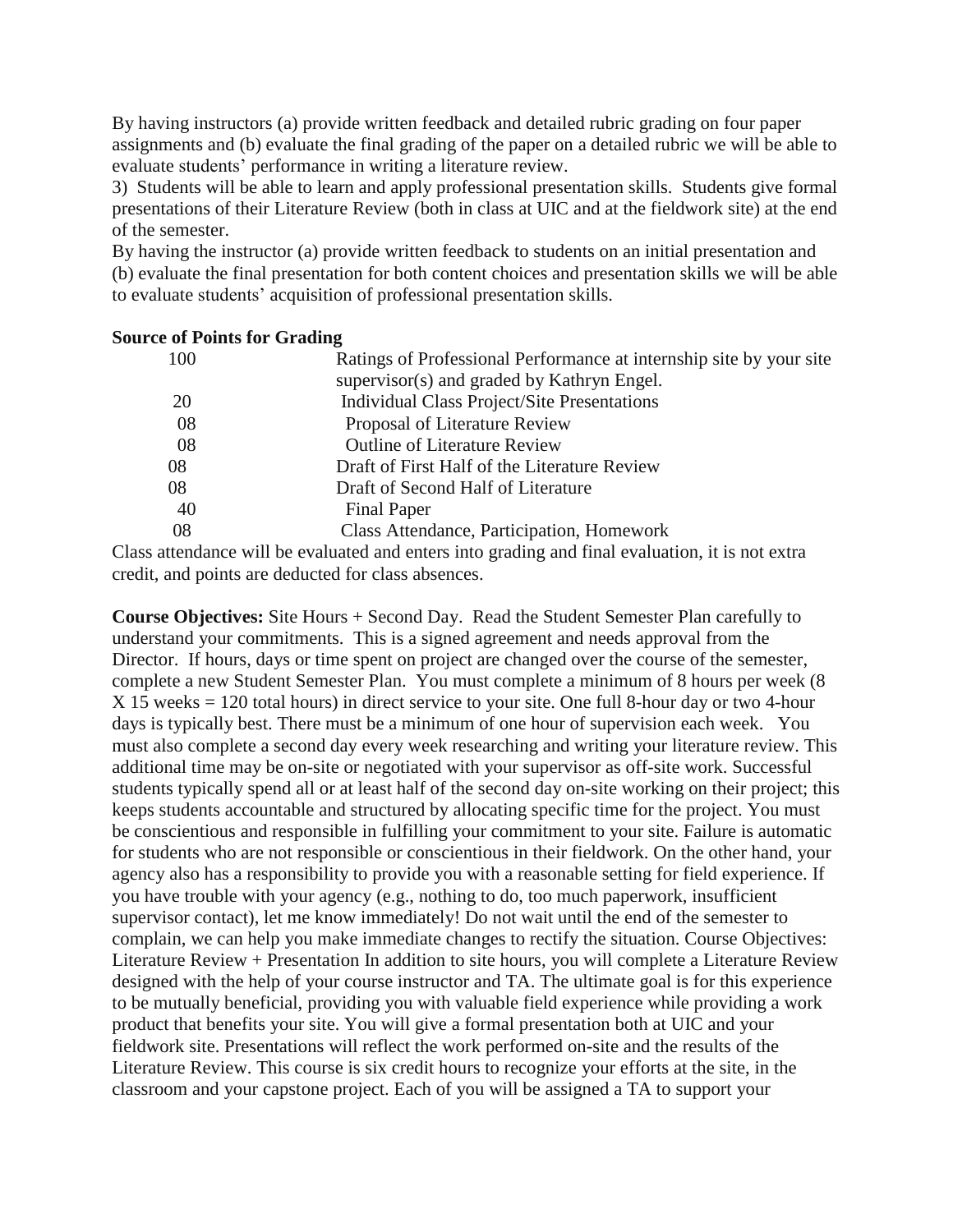Literature Review. The assignments are based upon expertise of the TA matching with the content at your site. Scheduling conflicts will also be considered (request an immediate change if your TA and you are never on campus on the same days). Once assigned, it is important to stay with your TA unless scheduling conflicts prohibit the two of you from working together. If this is the case, or other issues are undermining an effective working relationship between you and TA, please speak with your professor immediately. Only in cases where there is an urgent situation may you attend the other section rather than your own class. This requires prior permission.

# **Online Synchronous Learning Policy**

PSCH 385 aims to develop your interpersonal skills in a professional setting. The only way we can do this is to interact; therefore, the course is **Synchronous.** That means it will be live teaching during the times scheduled. You will be expected to be present with your **cameras on** and participate in the chat. If you need to turn your camera off for bandwidth issues, please continue to participate through the chat box. These are discussion-based courses, not lectures. I have found that I teach better seeing all of you and encouraging feedback and we create a better community when everyone can "see" each other. More importantly, you will learn better recognizing how to interact with each other, how to join in and participate in discussions, the goal of this class is improving your interactions, so it helps to see each other to interact.

Since this is a synchronous camera-on course, I will typically not record. Instead after the class I will post a quick video update in case someone missed class. So much of the class is discussion based and hands on that I do not want recording to limit your interaction comfort and confidentiality.

That said, if I am in a time period where there is lecture, I may record that with letting you know in advance.

# **Privacy Notification and Policy for Video Recording of Synchronous Class Sessions**

We will be recording the class sessions, or portions of the class, for students who are unable to attend synchronously. The recording feature for others is disabled so that no one else will be able to record this session through Zoom, Blackboard Collaborate, Webex, or Echo360. Recording by other means is not permitted. The recorded class sessions will be posted on our Blackboard class website unless otherwise notified.

If you have privacy concerns and do not wish to appear in the recording, turn OFF your video and notify me in writing (via email) prior to the next class session. If you prefer to use a pseudonym instead of your name, please let me know what name you will be using, so that I can identify you during the class session. If you would like to ask a question, you may do so privately through the chat feature by addressing your question to me or your TA only (and not to "everyone"), or you may contact me or your TA by another private method, which we will agree upon in advance of class. If you have questions or concerns about this video recording policy, please contact me before the end of the first week of class.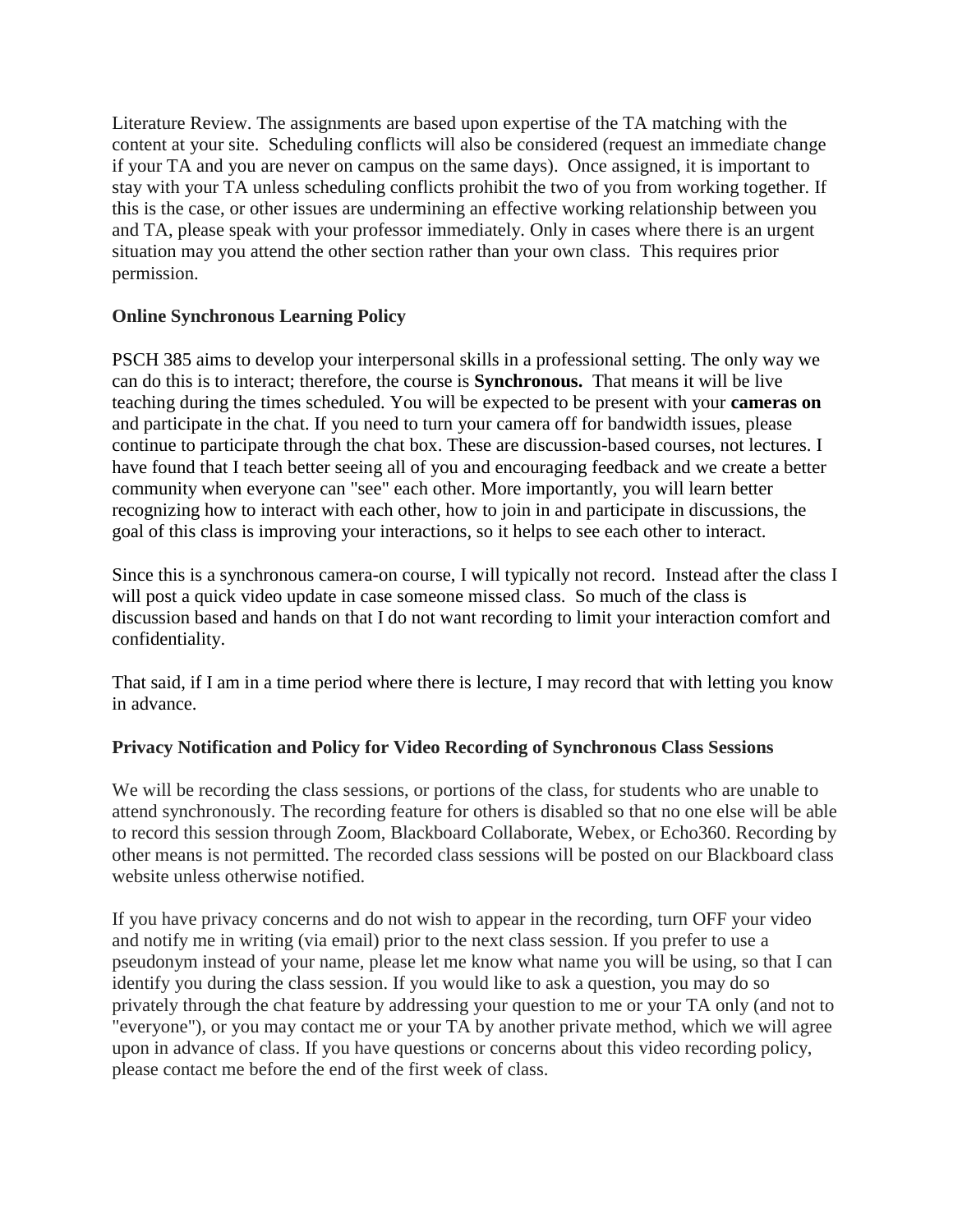### **Syllabus Documents**

- Informed Consent for Students in Psychology 385
- Weekly Assignments
- Student Semester Plan
- Initial Conversation with Supervisor
- Proposal Assignment
- Proposal Grading Rubric
- Final Paper Assignment
- Final Paper Grading Rubric
- First Half of Paper Rubric
- Second Half of Paper Rubric
- Effective Presentation Skills Rubric
- Supervisor Evaluation (sent to supervisor Online)
- Student Evaluation of the Internship Site (sent to student Online)

All items merged into one document would be too long to be user friendly. They are posted on blackboard as individual documents. Read all individual documents as our syllabus the first week of class. Kathryn

# **Midterm Grades**

Students with a grade below a C are allowed a retake exam. If you do not reach a grade of C and want feedback you may meet with me or the TA to discuss grading and to receive support to raise your grade. Any student scoring below a "C" will be allowed to take a second midterm exam that will be graded to a maximum of "C." There are many campus resources to support your work in this class. Check out the Tip Sheet and the Campus Resources. <http://advising.uic.edu/>

# **GRIEVANCE PROCEDURES**

*UIC is committed to the most fundamental principles of academic freedom, equality of opportunity, and human dignity involving students and employees. Freedom from discrimination is a foundation for all decision making at UIC. Students are encouraged to study the University's* ["Nondiscrimination](http://www.uic.edu/depts/oar/campus_policies/nondiscrimination_statement.html) Statement". *Students are also urged to read the document* "Public Formal Grievance [Procedures"](http://www.uic.edu/depts/oar/campus_policies/public_grievance_procedures.html). Information on these policies and procedures is available on the University web pages of the Office of Access and Equity: [http://oae.uic.edu/.](http://oae.uic.edu/)

# **COURSE POLICIES**

*Professionalism, Confidentiality and Attendance are so critical to this course that you will sign a Student Informed Consent Form on the first day of class providing more details on the policy below.*

# **Attendance Policy**

*Attendance is critical in an experiential class and each missed class will lose one point.*

# **Policy for Missed or Late Work**

*Missing class, exams or interviews requires prior notice by both e-mail and telephone. Late work will be deducted 2 points per day. Students who miss an interview and do not provide prior notice will not be allowed to schedule a make up interview.*

#### **Electronic Communication**

I will answer all e-mails within a day and within a few hours during the work days. Generally, I *prefer e-mail over phone calls so we can keep track of our discussions. However, please note*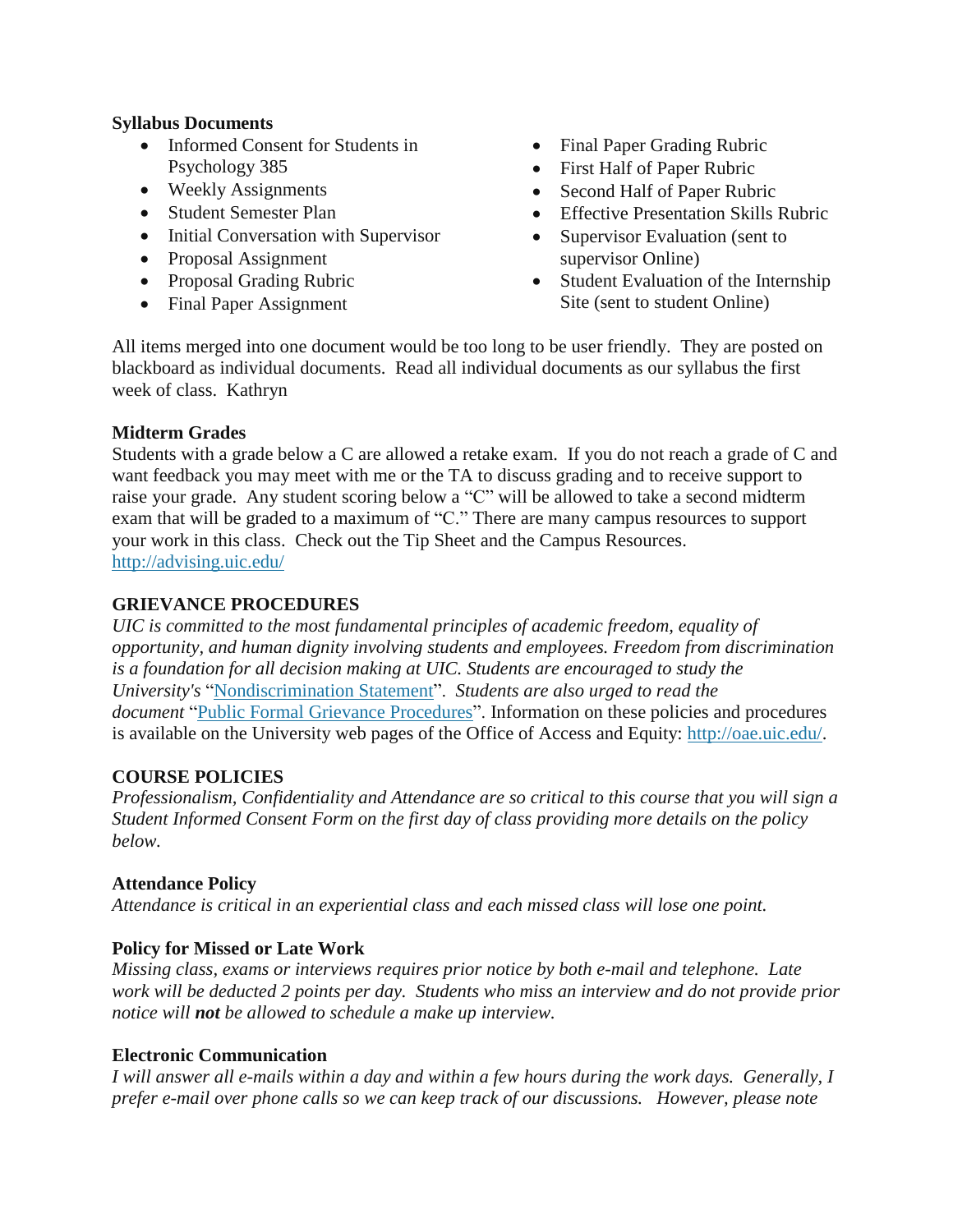*that e-mail is not confidential and confidential questions about the nature of your work at your internship sites or concerns about supervision may not be sent through e-mail. For those conversations please stop in my office or call.*

## **Revision Policy**

*Students will write two drafts of the final paper which will allow for extensive revisions before the final paper is submitted. Students are allowed to revise drafts for plagiarism if a single sentence is not properly paraphrased but plagiarism of large portions of work is academic dishonesty.* 

### **Student Courtesy Policy**

*Professionalism and Confidentiality are detailed on the signed Student Informed Consent Form. Electronics such as phones and laptops may not be used in class unless to take notes, computers should be put away unless taking notes and no recordings are allowed unless approved by the Disabilities Resource Center and the Instructor. Student caregivers of children, elders and others may monitor silent phones with prior consent of the instructor. Any student answering e-mails or other distractions will not be allowed access to a computer again in class.* As an academic community, UIC is committed to providing an environment in which research, learning, and scholarship can flourish and in which all endeavors are guided by academic and professional integrity. All members of the campus community–students, staff, faculty, and administrators–share the responsibility of insuring that these standards are upheld so that such an environment exists. Instances of academic misconduct by students will be handled pursuant to the Student Disciplinary Policy:

<http://dos.uic.edu/docs/Student%20Disciplinary%20Policy.pdf>

No form of academic dishonesty will be tolerated. This includes, but is not limited to: (a) copying the words of a fellow student or of any other author in your written work, (b) cheating on an exam by using any form of unauthorized written notes or articles or by using information from another student, (c) telling the professor that your dog ate your homework when he didn't, etc. Without exception, students who cheat in any way on any assignment will receive an automatic "F" for the course and they will be the subject of formal judicial charges (see UIC Student Disciplinary Handbook for details).

Accommodations will be made for students registered with the UIC Office of Disabilities.

### **If you have a disability, I will provide all accommodations that you require if possible. Please contact the Office of Disability Services and they will give me a confidential letter detailing the accommodations that you require and I will insure that they are provided to you in a confidential and sensitive manner.**

*The University of Illinois at Chicago is committed to maintaining a barrier-free environment so that students with disabilities can fully access programs, courses, services, and activities at UIC. Students with disabilities who require accommodations for access to and/or participation in this course are welcome, but must be registered with the Disability Resource Center (DRC). You may contact DRC at 312-413-2183 (v) or 773-649-4535 (VP/Relay) and consult the following:*

**[http://drc.uic.edu/guide-to-accommodations.](http://drc.uic.edu/guide-to-accommodations)**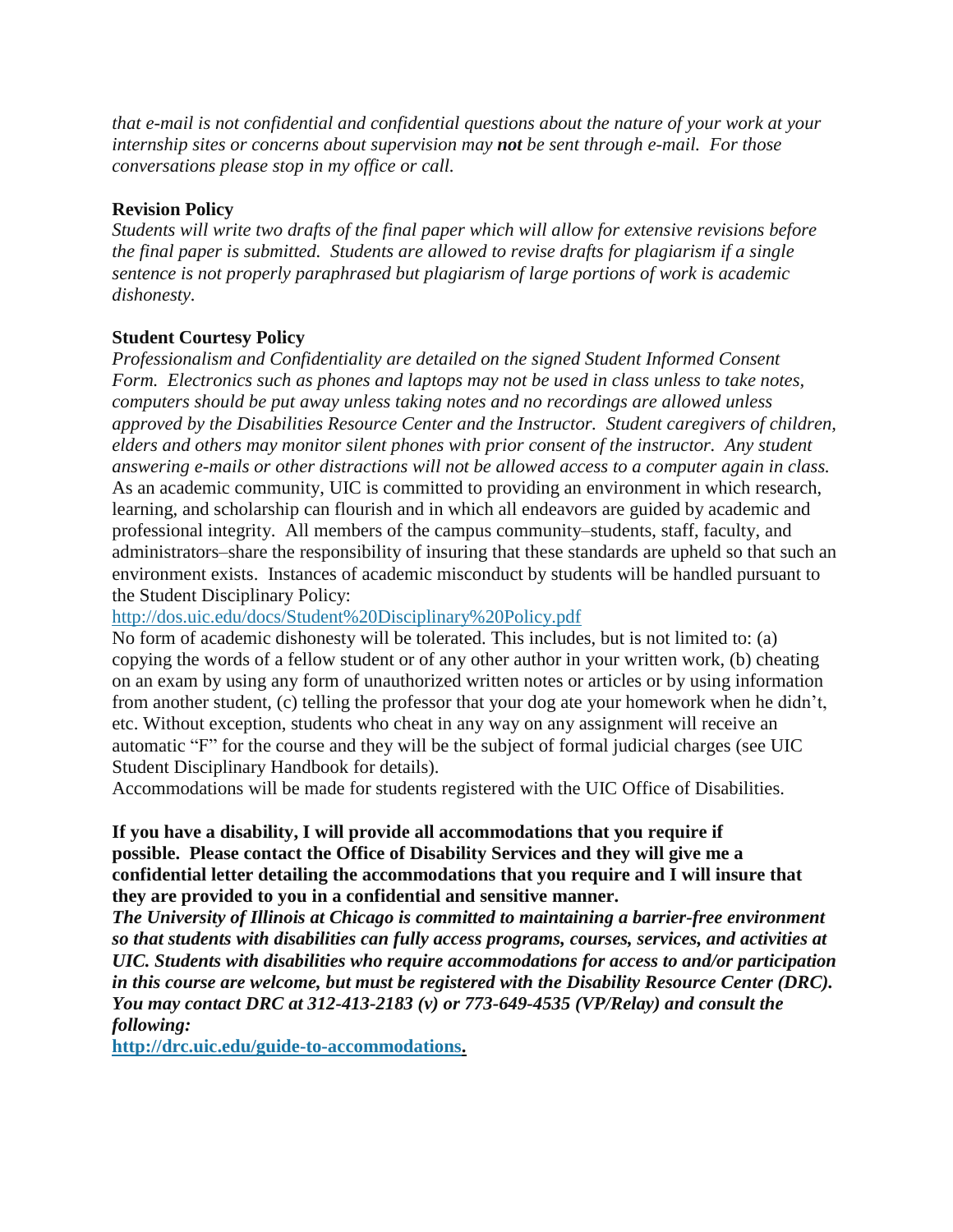## **COURSE EVALUATIONS**:

Because student ratings of instructors and courses provide very important feedback to instructors and are also used by administrators in evaluating instructors, it is extremely important for students to complete confidential course evaluations online known as the Campus Program for Student Evaluation of Teaching evaluation. You will receive an email from the Office of Faculty Affairs inviting you to complete your course evaluations and will receive an email confirmation when you have completed each one.

For more information, please refer to the UIC Course Evaluation Handbook: <https://faculty.uic.edu/course-evaluations/>

### **UIC RESOURCES**

If you find yourself having difficulty with the course material or any other difficulties in your student life, don't hesitate to ask for help! Many students think they cannot afford to buy Word to process their papers and need to know that Microsoft 365 is available as a free download to all students through the UIC

webstore. <https://webstore.illinois.edu/shop/product.aspx?zpid=2690> Come to me, or if it is about an issue beyond this class, please contact your college advisors, or get help from any number of other support services on campus. It is not unusual when taking a course where you are working on your personal skill acquisition to have personal feelings come up and the Counseling Center is a great resource for you as are all of the student centers.

**The Writing Center,** located in Grant Hall 105, offers one-on-one consultation with student writers who need help developing ideas, or need advice, guidance or additional instruction on any aspects of writing in any class. Tutors are prepared to spend fifty minutes per appointment, and there is no limit to the number of tutoring sessions you can have each semester. Make an appointment and be on time! Bring the paper on which you're working, as well as any related drafts or notes, and information about the assignment. For an appointment, call the Writing Center at (312) 413-2206, or stop by room 105 of Grant Hall. Visit the Writing Center website at [www.uic.edu/depts/engl/writing](http://www.uic.edu/depts/engl/writing) for more information. The use of the Writing Center for each draft and the final paper is a requirement in this course. For students where more support is preferred a once a week writing center tutor is available if you register for this special program.

#### **The UIC Library**

The library is located both on east and west campus, provides access to resources, study rooms, and research support both online via chat and in person. The reference librarian is available for private appointments to support the literature review. At Daley Library on the east side of campus, stop by the reference desk in the IDEA Commons, or make an appointment for research help on either side of campus. Learn more about library policies at [http://library.uic.edu/.](http://library.uic.edu/) To find research materials in specific subject areas view the Research Guides at [http://researchguides.uic.edu/.](http://researchguides.uic.edu/)

#### **Public Computer Labs**

These labs are available throughout campus where you may write and/or print out your work. For a list of labs and the hours they're open, go to [www.accc.uic.edu/pclabs](http://www.accc.uic.edu/pclabs)**.** You can use these labs to write and to upload to blackboard.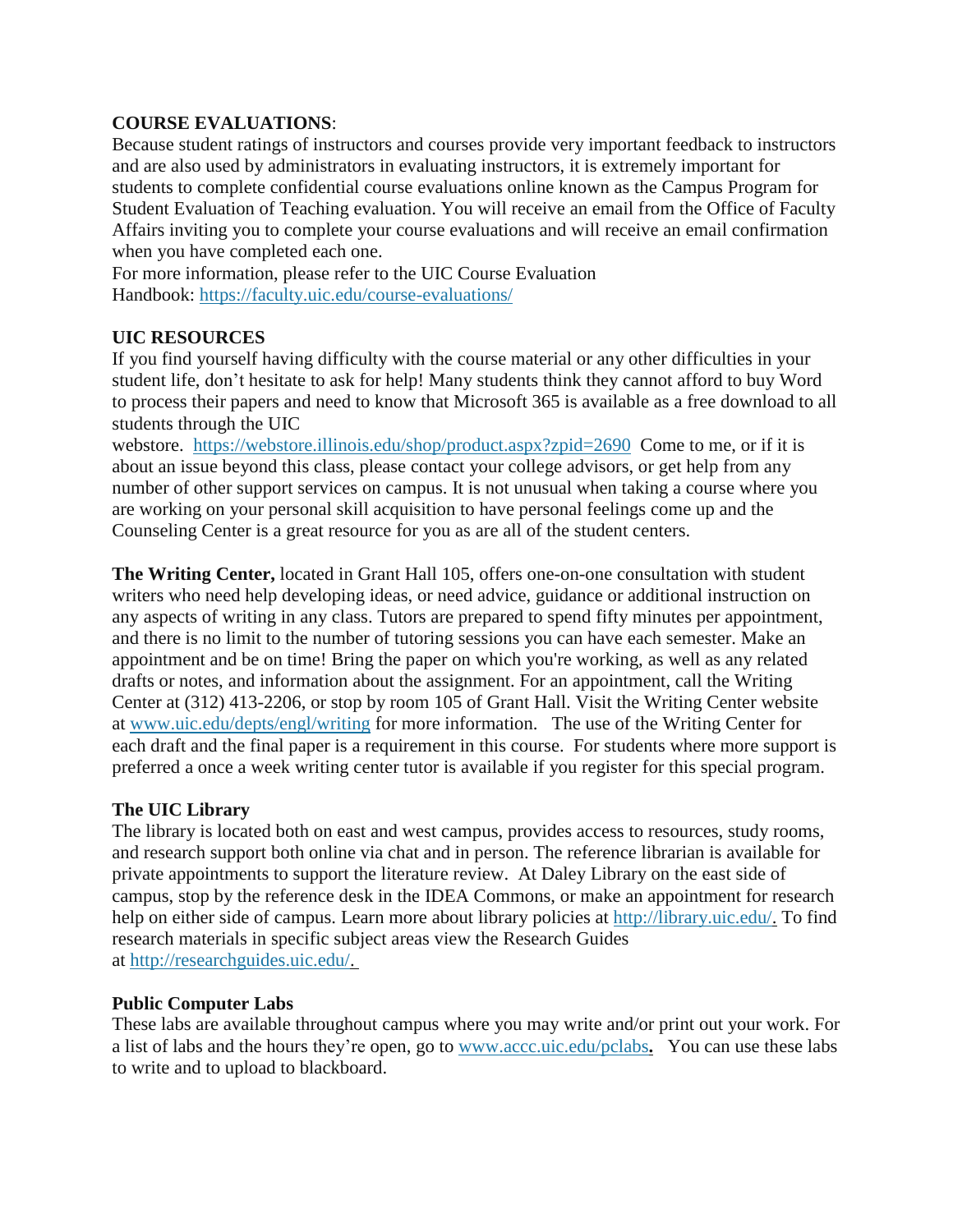**The Academic Center for Excellence** can help if you feel you need more individualized instruction in reading and/or writing, study skills, time management, etc. Phone: (312) 413-0031.

**Counseling Services** are available for all UIC students. You may seek free and confidential services from the Counseling Center [www.counseling.uic.edu.](http://www.counseling.uic.edu/) The Counseling Center is located in the Student Services Building; you may contact them at (312) 996-3490. In addition to offering counseling services, the Counseling Center also operates the InTouch Crisis Hotline from 6:00 p.m.-10:30 p.m. They offer support and referrals to callers, as well as telephone crisis interventions; please call (312) 996-5535. Students also find support at one of the many student centers: African American Academic Network African American Cultural Center Arab American Cultural Center Asian American Resource and Cultural Center Disability Resource Center Gender and Sexuality Center Latin American Recruitment and Educational Services program (LARES) Latino Cultural Center (LCC) Women's Leadership and Resource Center (WLRC) Native American Support Program Student Veteran Affairs TRIO Student Support Services Program (SSS) Wellness Center

# **Campus Advocacy Network**

Under the Title IX law you have the right to an education that is free from any form of genderbased violence and discrimination. Crimes of sexual assault, domestic violence, sexual harassment, and stalking are against the law and can be prevented. For more information or for confidential victim-services and advocacy contact UIC's Campus Advocacy Network at 312- 413-1025 or visi[thttp://can.uic.edu/.](http://can.uic.edu/) To make a report to UIC's Title IX office, contact Rebecca Gordon, EdD at [TitleIX@uic.edu](mailto:TitleIX@uic.edu) or (312) 996-5657.

# **CAMPUS SECURITY**

As a UIC student, you've chosen to live in one of the nation's largest cities. But, as at any university, crime is a reality. At UIC, we are strongly committed to our public safety programs, and we encourage students to be proactive in learning what programs and services are available in case of an emergency. You are DISCOURAGED from staying in university buildings alone, including lab rooms, after hours and are ENCOURAGED to use the POLICE/STUDENT patrol escort if you are uncomfortable traveling anywhere on campus. You may request an escort to accompany you to your campus destination on foot by calling 312-996-2830, and between 11:00 pm and 7:00 am you can dial the Red Car service (312-996-6800) if you are alone and need to leave the building. Through Red Car, the university has established a safe evening transportation service for university employees, students, visitors, and other authorized individuals. The car travels between university facilities within the following general boundaries: Clinton Street on the east; Western Avenue on the west; Jackson Boulevard on the north; and, 16th on the south. This service is available only to individuals possessing a valid UIC i-card. The i-card is required